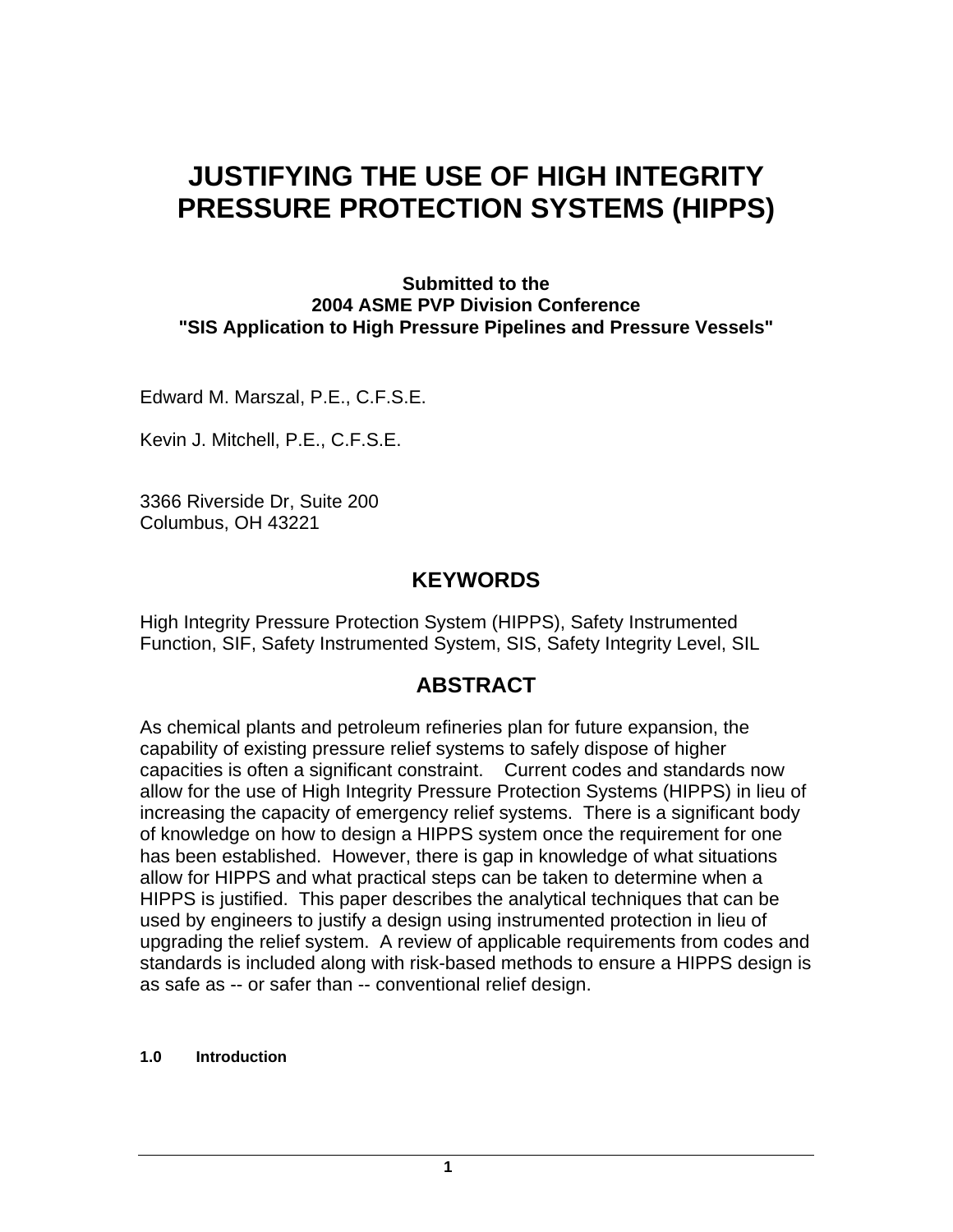ASME and the American Petroleum Institute (API) have established standards that govern the design of pressure relieving systems to protect vessels from hazardous overpressure.<sup>1</sup> The applicability of these standards is illustrated in *Figure 1*. Conventional design for petroleum refining involves use of emergency pressure relief devices such as spring-loaded pressure relief valves and disposal using flare systems. Starting in 1996, these codes were amended to allow for examining the reduction in relief system load due to well-designed *Safety Instrumented Systems* (SIS). When the primary purpose of a SIS is to safeguard against equipment overpressure in lieu of conventional relief design, then such a system is referred to as a "High Integrity Pressure Protection System", or HIPPS.



#### **Figure 1 Applicability of Codes and Standards for Pressure Protection**

**HIPPS Design per ISA 84.01, Application of Safety Instrumented Systems (SIS) for the Process Industry, 1996. And IEC 61511 Functional Safety: Safety Instrumented Systems for the Process Sector**

Increasingly, we have noted that there is the potential for upset conditions at chemical plants and refineries that may require equipment to relieve excess pressure at a rate that exceeds the design of flare systems, vent systems, or other disposal systems. Due to this concern, many chemical plants and refineries are now proposing a HIPPS be used to mitigate that potentially hazardous situation. The purpose of the HIPPS is to safeguard against overpressuring equipment and, often, consequently overloading the flare or disposal system.

In general terms, the following overriding considerations apply to analysis and design of a HIPPS system. The overpressure protection system:

- 1. Must ensure safe equipment operation from overpressure
- 2. Must comply with applicable laws and ASME Codes
- 3. Should be consistent with applicable industry recommended practices

The relevant industry consensus codes and standards are:

l

 $1$  Overpressure means any pressure in excess of the vessel's Maximum Allowable Working Pressure (MAWP), a safety limit set during the vessel's fabrication.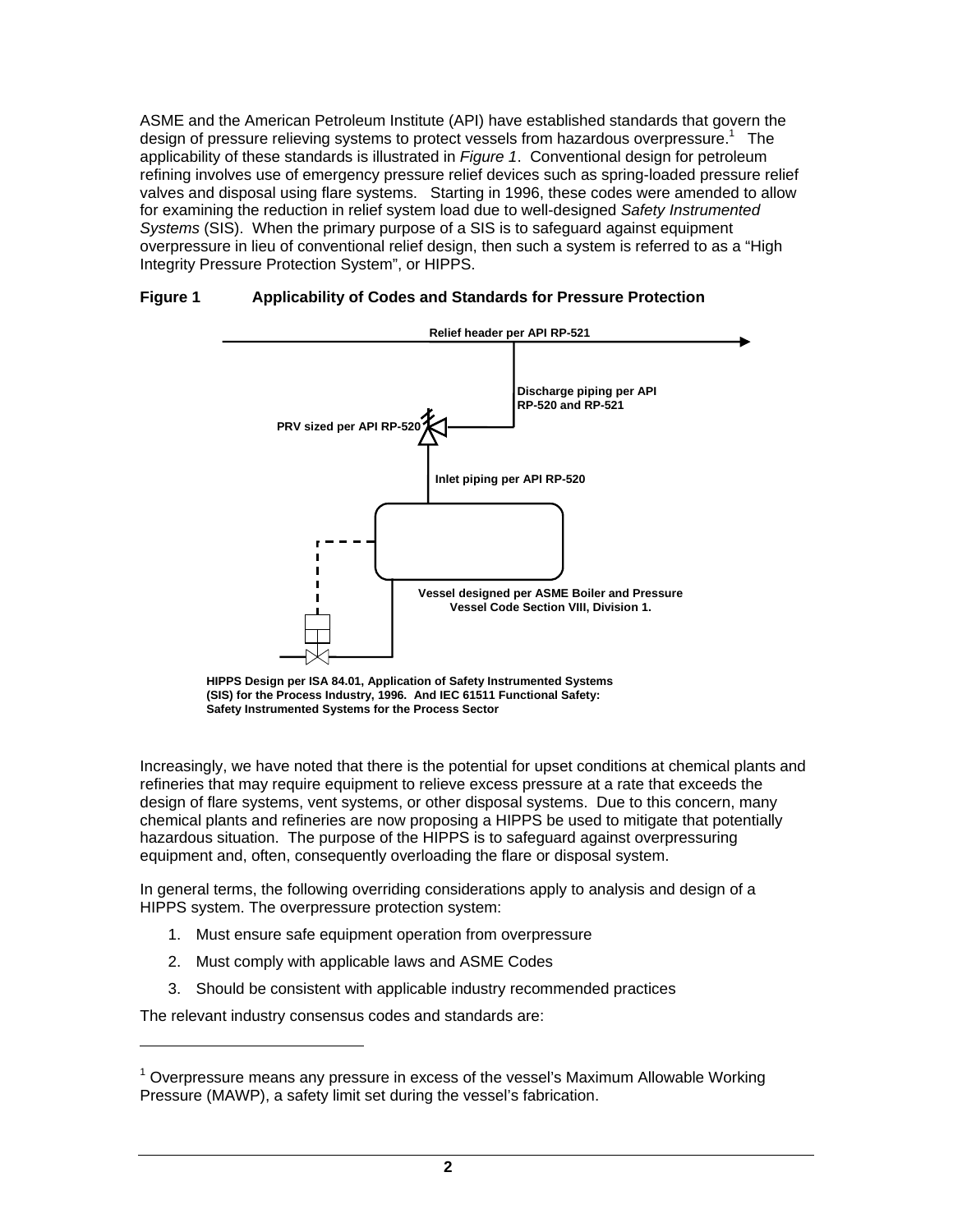- American Petroleum Institute (API), Recommended Practice 521, *Guide for Pressure Relieving and Depressuring Systems*, 4<sup>th</sup> Ed, 1997
- American Society of Mechanical Engineers (ASME), *Boiler and Pressure Vessel Code, Section VIII*, Code Case 2211, August 1996.
- Instrumentation, Systems, and Automation Society (ISA), ANSI/ISA S84.01, *Application of Safety Instrumented Systems for the Process Industry*, 1996.

As per the ASME Boiler and Pressure Vessel code, the key issues to be addressed when using overpressure protection systems in lieu of conventional pressure relief are:

- 1. Whether the vessel is exclusively in air, water, or steam service
- 2. User responsibilities in overpressure protection by system design.
- 3. Ensuring the Maximum Allowable Working Pressure (MAWP) of a pressure vessel is higher than the highest pressure that can *reasonably* be achieved by the system.
- 4. Risk analysis of the proposed system addressing all credible overpressure scenarios.
- 5. Proper documentation of the analysis conducted for 3) and 4)

API RP-521 provides the following recommendations for relief system design.

*Section 2.2: "Fail-safe devices, automatic start-up equipment, and other conventional control instrumentation should not replace pressure relieving devices as protection for individual process equipment. However, in the design of some components of the blowdown header, flare, and flare tip, favorable instrument response of some percentage of the instrumented system can be assumed. The percentage of favorable instrument response is generally calculated based on the amount of redundancy, maintenance schedules, and other factors that affect instrument reliability."* 

Both the ASME code and the API Recommended Practice involve making judgments about acceptable risks. API focuses on risk of flare overloading. ASME focuses on risk of individual equipment overpressure.

#### **2.0 Safety Instrumented Systems for Pressure Protection**

1

The recent standards describing the implementation of SIS are based on the safety lifecycle. The safety lifecycle is a management system that strives to ensure a functionally safe system if all steps are implemented properly. *Figure 2* illustrates the safety lifecycle provided by ISA. The ISA 84.01 and IEC 61511 standards<sup>2</sup> introduce the concept of Safety Integrity Level (SIL). SIL is a measure of the amount of risk reduction that a Safety Instrumented Function (SIF) is capable of providing, as defined by its average Probability of Failure on Demand (PFD<sub>avg</sub>).

To use an analogy, even a well-designed, installed, and tested pressure relief valve will have a finite probability that it will fail to open and adequately relieve pressure when a demand is place on the valve (i.e., a hazardous overpressure condition occurs). We expect that a key attribute of a "safe" relief system is that it would have a low probability of failure on demand. Similarly, a "safe" HIPPS system should also have a very low  $PFD_{\text{avg}}$ . Although the concept is similar, the

<sup>2</sup> Instrumentation, Systems, and Automation Society (ISA), ANSI/ISA S84.01, *Application of Safety Instrumented Systems for the Process Industry*, 1996. International Electrotechnical Commission (IEC), IEC 61508, *Functional Safety of electrical/electronic/programmable electronic safety-related systems*, First Edition, 1998. IEC 61511, *Functional Safety: Safety Instrumented Systems for the Process Sector*, FDIS, 2001.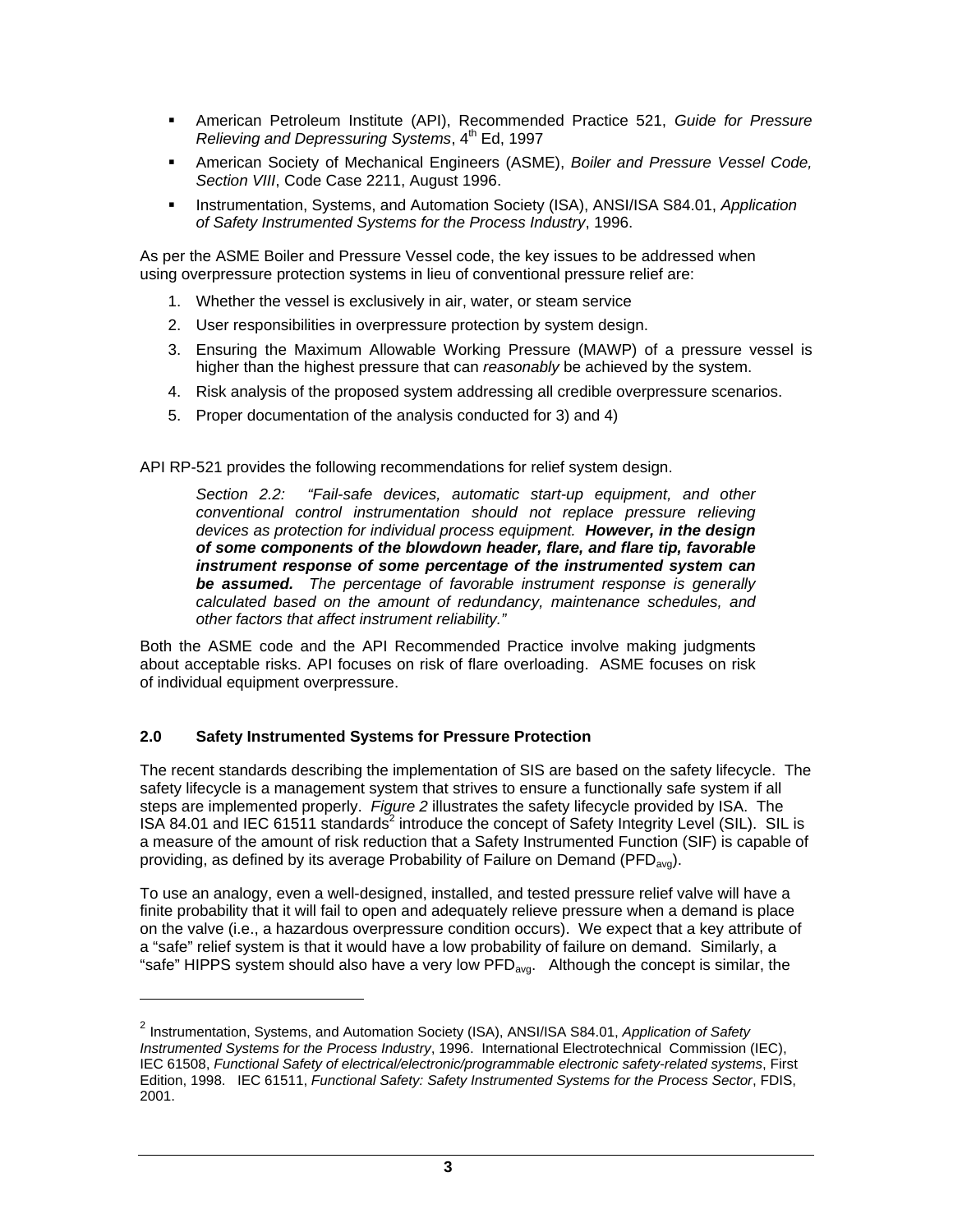method we use to achieve safety with an instrumented system is very different that used for conventional relief.





ISA and IEC require that for each SIF, a SIL target is selected and achievement of that target is confirmed by quantitative analysis of the design. Because the SIL is a measure of the amount of risk reduction, it is a natural question to ask "how much risk reduction is required?" The required amount of risk reduction is a function of the unmitigated risk of the process. You can also think of this as the risk the process poses without considering the benefit of the safety instrumented system. In order to determine the amount of risk reduction that is required, companies will typically compare the process risk against internal guidelines for tolerable risk. The difference between the process risk and the tolerable risk is the required risk reduction capability for the safety system, which is HIPPS in this case. Specifying an appropriate SIL for a HIPPS is discussed in *Section 4* of this paper.

The HIPPS is then designed to meet or exceed this level of performance. The amount of "safety" provided by a HIPPS with a given SIL is categorized based on the average Probability of Failure on Demand (PFDavg) as shown in *Table 1*.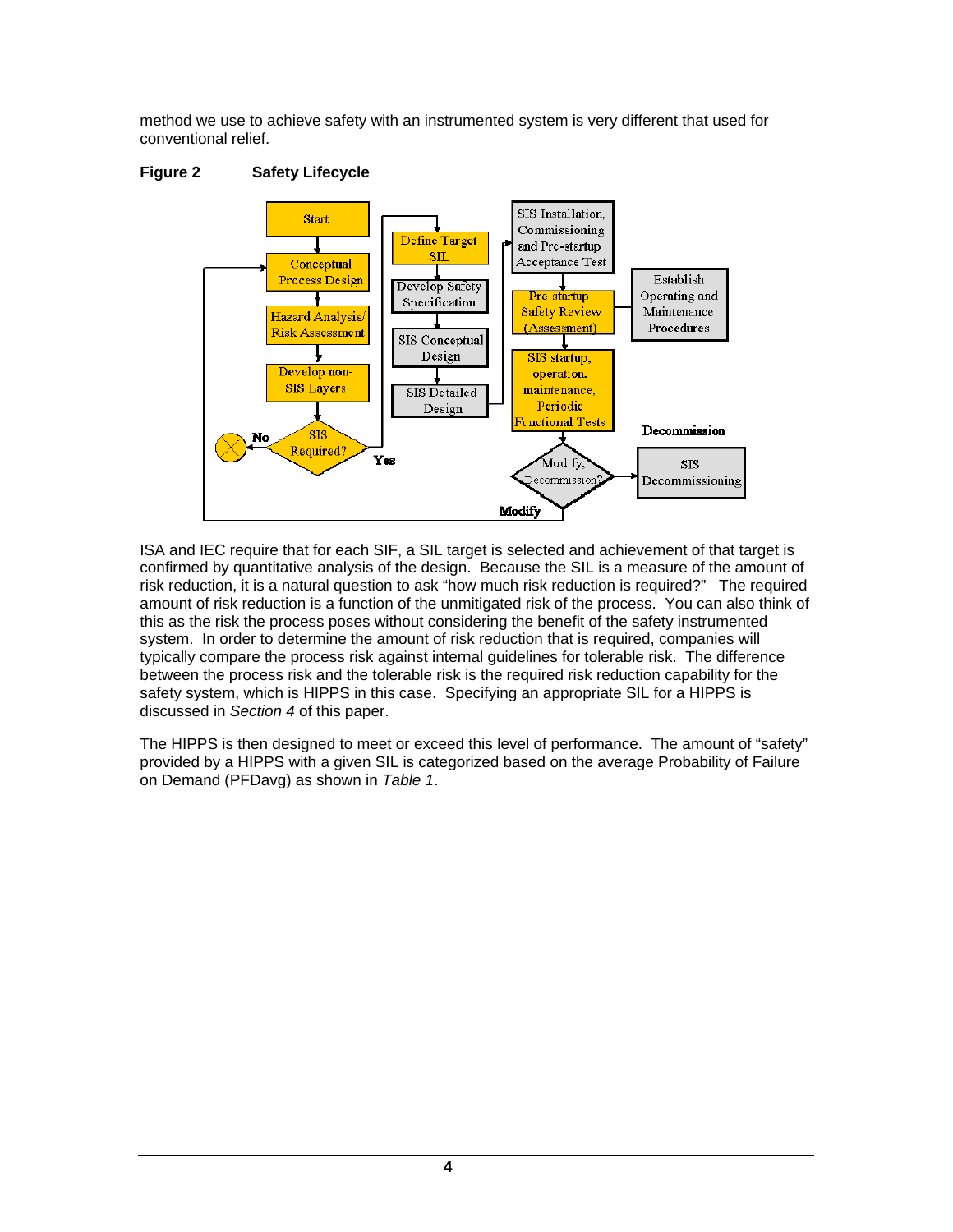#### **Table 1 Safety Integrity Levels<sup>3</sup>**

| Safety<br>Integrity<br>Level | <b>Probability of failure</b><br>on demand<br>(Demand mode of operation) | Risk<br>Reduction<br>Factor |
|------------------------------|--------------------------------------------------------------------------|-----------------------------|
| <b>SIL4</b>                  | $0.001\%$ to $0.01\%$                                                    | 100,000 to<br>10,000        |
| SIL <sub>3</sub>             | $0.01\%$ to $0.1\%$                                                      | 10,000 to 1,000             |
| SIL <sub>2</sub>             | $0.1\%$ to $1\%$                                                         | 1,000 to 100                |
| SIL <sub>1</sub>             | 1% to $10\%$                                                             | 100 to 10                   |

#### **3.0 Overall Risk Analysis Procedure for Justifying HIPPS**

The starting point for a HIPPS project is the recognition that there is one or more scenarios where existing conventional relief system cannot adequately handle the load. This usually is indicated by an analysis that shows excessive backpressure on the vessel. The first objective is to determine whether use of HIPPS will allow the plant to justify removing that scenario from the design basis of the relief system. The risk analysis process used to answer this question is shown in *Figure 3*.

Step 1 – Is a vessel exclusively in air, water, or steam service? If yes, then use conventional design –HIPPS is not permissible under the ASME Boiler and Pressure Vessel Code, Code Case 2211.

Step 2 – Do legal authorities require conventional design? State and local legal requirements may mandate the use of conventionally designed emergency pressure relief systems.<sup>4</sup> In such situations, HIPPS is not an alternative.

Step 3 – Conduct hazard analysis of overpressure scenarios – Select SIL. This is the subject of *Section 4* of this paper. Each overpressure scenario where conventional relief is inadequate should be evaluated to ensure the MAWP is higher than the highest pressure that can *reasonably* be achieved by the system, when accounting for the benefit of the HIPPS. A SIL will be selected both 1) to achieve this *reasonable certainty* goal and 2) to ensure that company risk criteria have been satisfied.

l

 $3$  IEC 61511 uses four categories as shown in the table. ISA 84.01 does not recognize SIL 4, which is almost never required in the process industries.

 $4$  The authors of this paper disclaim any suggestion that HIPPS can be used in lieu of conventional relief design where such legal requirements exist.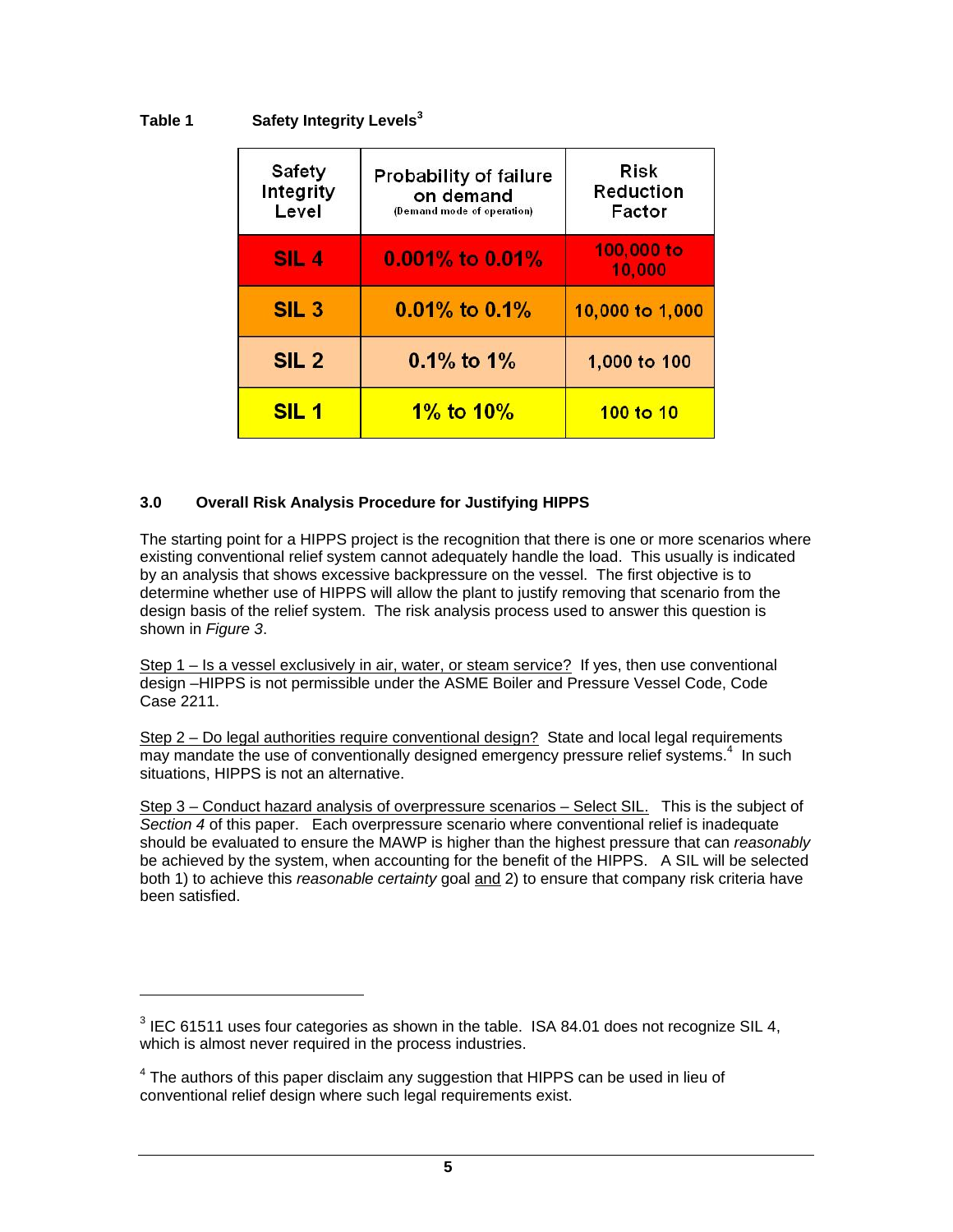#### **Figure 3 Risk Analysis Process For Justifying use of HIPPS**



Step 4 – Does HIPPS design meet company risk guidelines? If the company risk guidelines indicate that the amount of risk reduction required from the HIPPS exceeds the practical limitations of design, then a HIPPS alternative is not appropriate.<sup>5</sup> The project team should use conventional relief if practical or stop the project if risk guidelines cannot be satisfied.

Step 5 and 6 – Develop Safety Requirements Specifications and Detailed Design This is the point where key safety requirements are specified by the design team. These include the type of technology (i.e., programmable, relay based, etc.), the architecture, proof testing intervals, etc. This is also the point that a reliability analysis is conducted to verify that the required SIL can be

l

 $<sup>5</sup>$  For all practical purposes SIL 3 designs are achievable with existing technology. A HIPPS that</sup> is capable of delivering SIL 4 performance, is almost never a practical option in the process industries.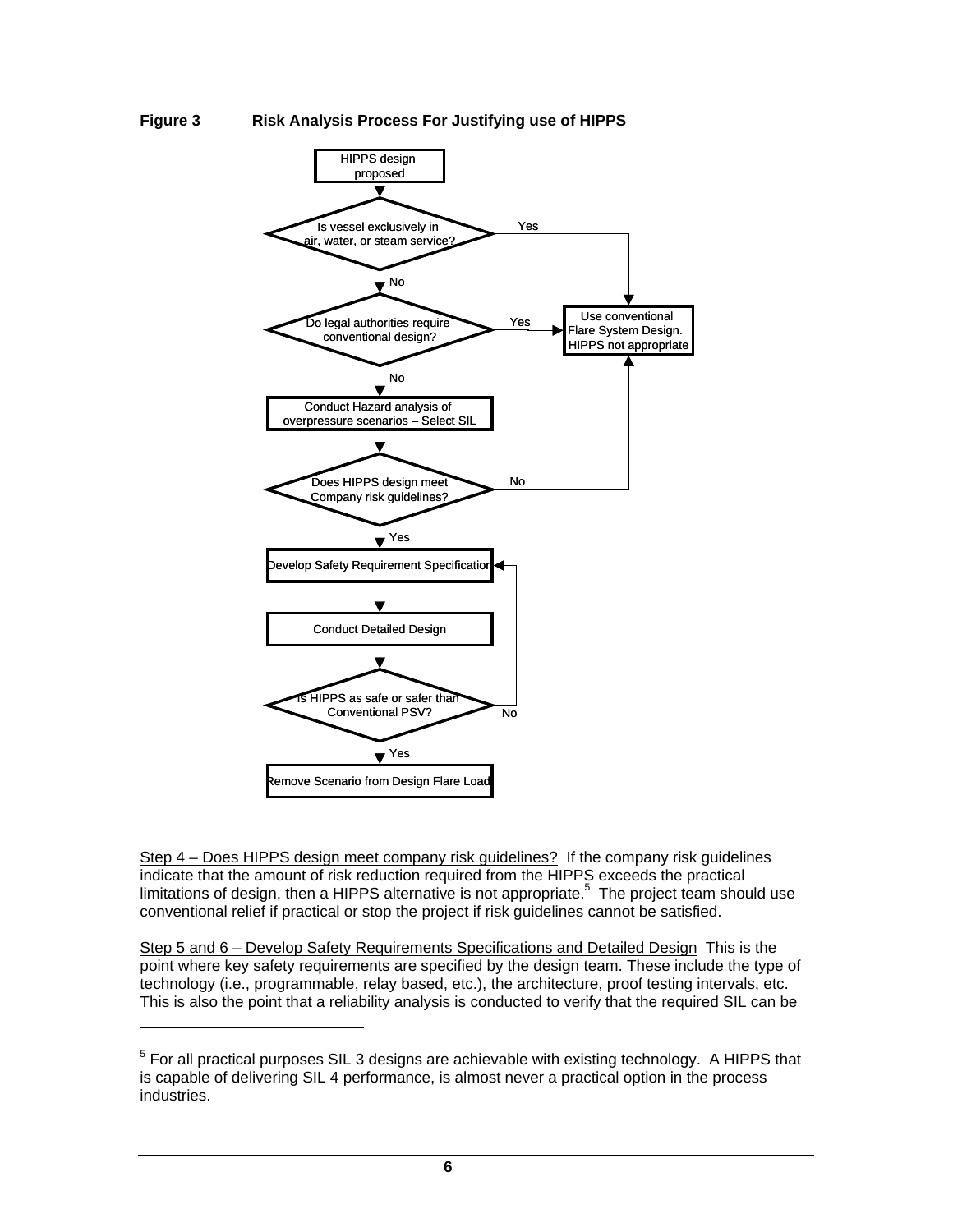achieved by the selected design. The subjects of reliability analysis and SIL Verification calculations are outside the scope of this paper, but these processes are adequately described in Control Systems Safety Evaluation and Reliability.<sup>6</sup> Conceptual and detailed design are also outside the scope, but should be conducted per ISA 84.01 and IEC 61511.

Step 7 – Is HIPPS as safe or safer than conventional relief? This is the topic of *Section 5* of this paper. A key step is to verify that HIPPS, as designed, provides a bettered alternative, in terms of safety, than conventional relief design. This should be justified, and, if necessary, the design improved to ensure that HIPPS is as safe, or safer than, conventional pressure relief.

Step 8 – Remove Scenario from Design Flare Load. If the HIPPS can be designed such that: 1) it satisfies the operating company's risk criteria, 2) achieves the specified SIL, and 3) is demonstrated to be as safe or safer than conventional technology, then the relief scenario that is safeguarded by the HIPPS can be removed from conventional relief load calculations.

#### **4.0 Selecting the Right Safety Integrity Level for a HIPPS**

Each overpressure scenario where conventional relief is inadequate should be critically evaluated by a team of experts in process engineering, operations, maintenance, control system engineering, and safety. This team will evaluate the risk, determine if a HIPPS is suitable for the application, and specify an appropriate Safety Integrity Level (SIL) for the safety function to mitigate the hazard. There are multifaceted goals when specifying a SIL requirement for HIPPS, especially when considering the number of codes and standards that must be satisfied. Remember, the SIL is a way to measure and specify the amount of risk reduction that is required. At a minimum, the risk must be reduced to achieve all of the following:

- 1. Ensure company risk management guidelines are satisfied (similar to any other SIF used in within a SIS), and:
- 2. Ensure the Maximum Allowable Working Pressure (MAWP) of a pressure vessel is higher than the highest pressure that can *reasonably* be achieved by the system. *ASME Boiler and Pressure Vessel Code, Code Case 2211.*

ASME offers no guidance on how to satisfy their *reasonable certainty* criterion. Each user of HIPPS must examine this requirement in light of their own risk management processes. The risk criteria adopted by many companies will generally be sufficient to ensure that the likelihood of a catastrophic event (due to HIPPS failure on demand) is reduced to a low enough level such that it is reasonably certain that it will not occur in the lifetime of the plant. For example, a company that uses a 10 $4$  per year risk criteria as a design basis for a single major hazard will ensure that a HIPPS failure on demand will occur no more frequently than 0.2 percent chance over a 20 year project lifetime.

But how "safe" is "safe enough"? How much safety should be designed into a HIPPS system? This is a key question that must be addressed by each company that intends to operate a HIPPS system. A detailed discussion of risk criteria is beyond the scope of this paper, but it is addressed in Chapter 3 of *Safety Integrity Level Selection.*<sup>7</sup>

1

<sup>&</sup>lt;sup>6</sup> Control Systems Safety Evaluation and Reliability, 2<sup>nd</sup> Edition, W. M. Goble, 1998, ISA-The Instrumentation, Systems, and Automation Society.

<sup>7</sup> *Safety Integrity Level Selection*, Systematic Methods Including Layer of Protection Analysis, E. Marszal and E. Scharpf, 2002, ISA-The Instrumentation, Systems, and Automation Society.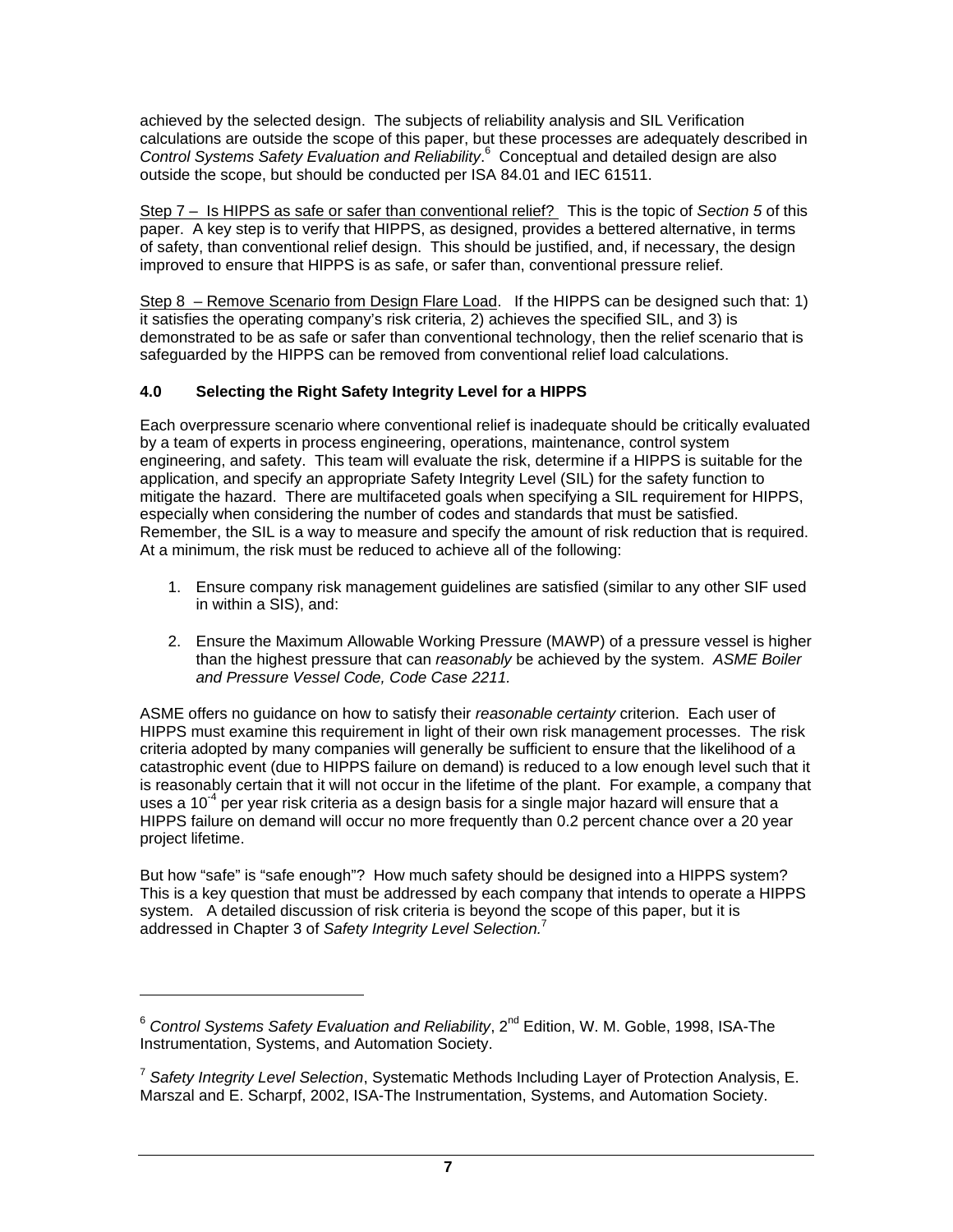Most companies make decisions about the acceptability of risk on a hazard-by-hazard basis. In other words, hazards are first identified, and they are individually evaluated, with each being held up against criteria for acceptable risk. $8\,$  In a typical risk assessment process, each hazard is evaluated by measuring the consequence and likelihood (or frequency) of the hazard. Company risk criteria are then used to specify an appropriate Safety Integrity Level (SIL) that will reduce the likelihood of the hazard scenario to an acceptably low level. These criteria may be qualitative or quantitative in nature. Experience of the authors shows that most companies, when using either qualitative guidelines or quantitative criteria, that will ensure each major hazard is reduced to a residual risk of somewhere in the range of  $10^{-4}$  per year (i.e., one chance in 10,000 per year) to  $10^{-5}$  per year (i.e., one chance in 100,000 per year).

Risk analysis of HIPPS is complicated by the issue of how to define a distinct hazard that must be mitigated by the instrumented system. A simple case would involve overpressure of a single vessel from a single cause resulting in a specific consequence, i.e., vessel failure. Unfortunately, in the case of overloading a refinery flare header, the problem may be much more complex. For example, the scenario may involve an overpressure of an entire flare header due to multiple simultaneous relief scenarios. For a petroleum refinery, this is typically caused by loss of power resulting in failure of cooling water to multiple distillation towers. A flare system overload would occur unless HIPPS systems on multiple towers function properly. In this case, the hazard we want to avoid is overloading the flare. But there are potentially multiple causes, and multiple HIPPS systems involved. In this case, a quantitative risk assessment using Fault Tree Analysis (FTA) or Event Tree Analysis (ETA) is recommended. Simple methods such as hazard matrices cannot aggregate risks from multiple causes to ensure a specific hazard is reduced to an acceptable level.

### **5.0 Justifying "As Safe or Safer"**

1

One issue that is must be considered is demonstrating that the proposed HIPPS will enhance overall safety performance at the facility by using the best engineered option. Although this is permitted in ASME Boiler and Pressure Vessel Code, Code Case 2211, there are no specific performance requirements. This begs the question, "if the HIPPS needs to improve safety, how safe is the existing pressure relief device it is intended to replace?" This question ultimately needs to be answered by risk analysis and criteria for ensuring HIPPS is "as safe or safer". This may lead to SIL 1, 2, or 3 designs depending on the required risk reduction capability and the reliability of existing pressure relief devices.

In the case of a process using a HIPPS, the protection provided by the emergency pressure relief valve in the "Active Protection Layer" as shown in *Figure 4* is being replaced, in part or in whole, by the HIPPS as shown in the "Emergency Shutdown Layer". In Code Case 2211 of the *Boiler and Pressure Vessel Code*, ASME specifies that proposed HIPPS should enhance overall safety performance at the facility by using the best engineered option. An interpretation of this requirement is that, at a minimum, the safety integrity level of the HIPPS must ensure the process is "as safe or safer" than the process would be were it to be provided with an adequately-sized conventional emergency pressure relief system. This means the HIPPS must provide as much or more risk reduction than a conventional emergency pressure relief device.

To determine the reliability of conventional pressure relief systems, the authors collected data concerning the frequency of relief valve failures. *Table 2* lists some of the data.

 $8$  Examples include, over-temperature of fired heater tubes causing tube rupture and fire, or loss of flame in a boiler resulting in fuel gas accumulation and a firebox explosion.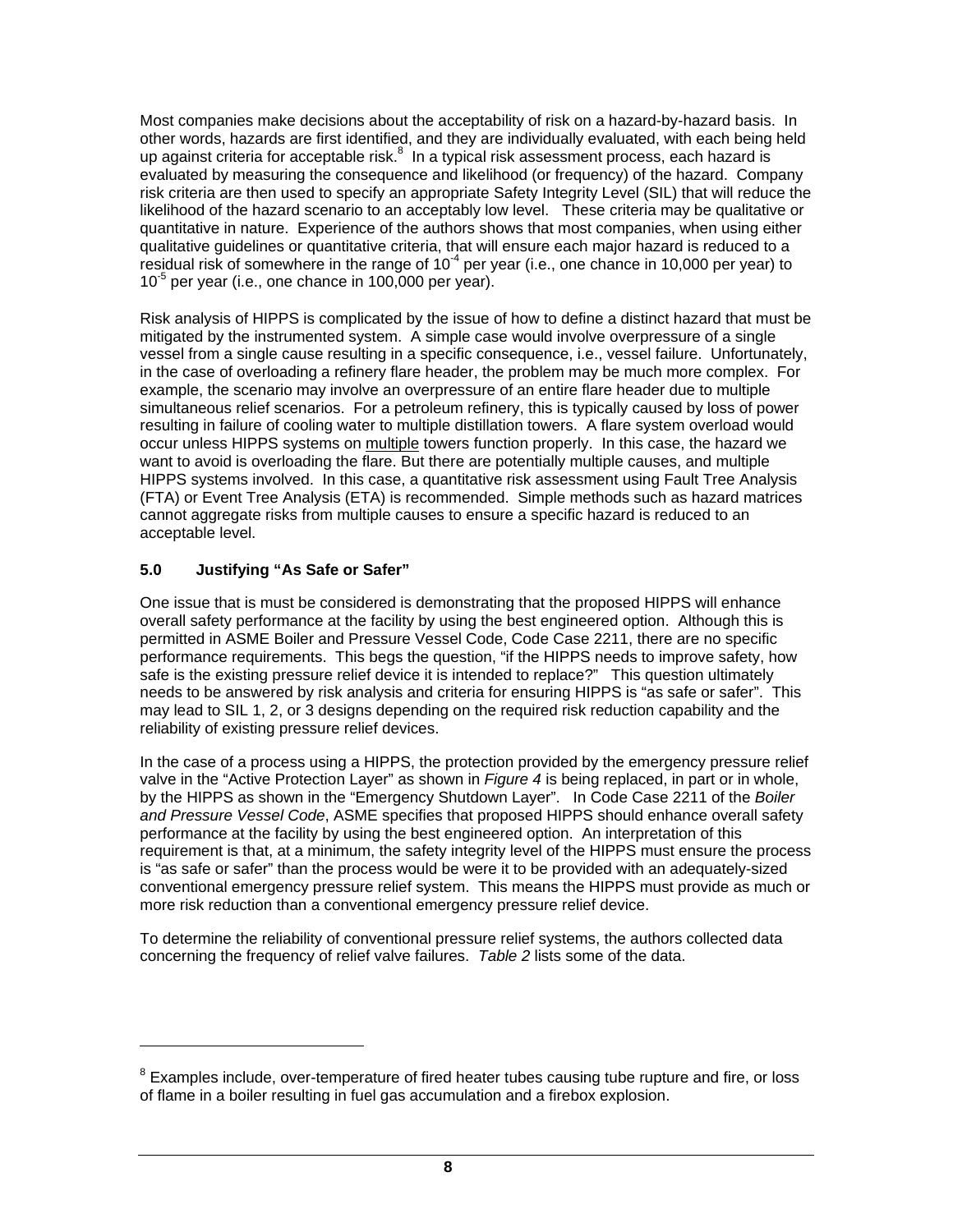



The data show an extremely wide range of failure rates. The driving factors are probably the environmental service for the device and the mechanical integrity program that it is subjected to. For relatively clean service and good maintenance – such as would be found in the nuclear industry –,relief valves have been demonstrated to operate at SIL 3 performance (or better). However, there is much data that suggests SIL 1 performance in the chemical industry (in particular, see the 1992 study by HSE of over 12,000 valves).

The following observations are made:<sup>9</sup>

l

- A properly sized, well-maintained relief valve is probably capable of operating with a probability of failure on demand equivalent to that of a mid-range SIL 2, or better.<sup>10</sup>
- Valves in aggressive service environments such as polymer plants probably are, at best, capable of operating with a probability of failure equivalent to SIL 1.
- Valves with an extensive history in clean service can easily operate at SIL 3.

With these data in mind, many companies have decided that the "as safer or safer" concept generally points in the direction of SIL 3 for a HIPPS system, although that rule of thumb is not universally supported by the pressure relief valve failure data.

 $9$  The authors do not promote using this data in lieu of site-specific reliability data from a PSV mechanical integrity program.

 $10$  The geometric mean between SIL 1 and SIL 2, which is Risk Reduction Factor of 320.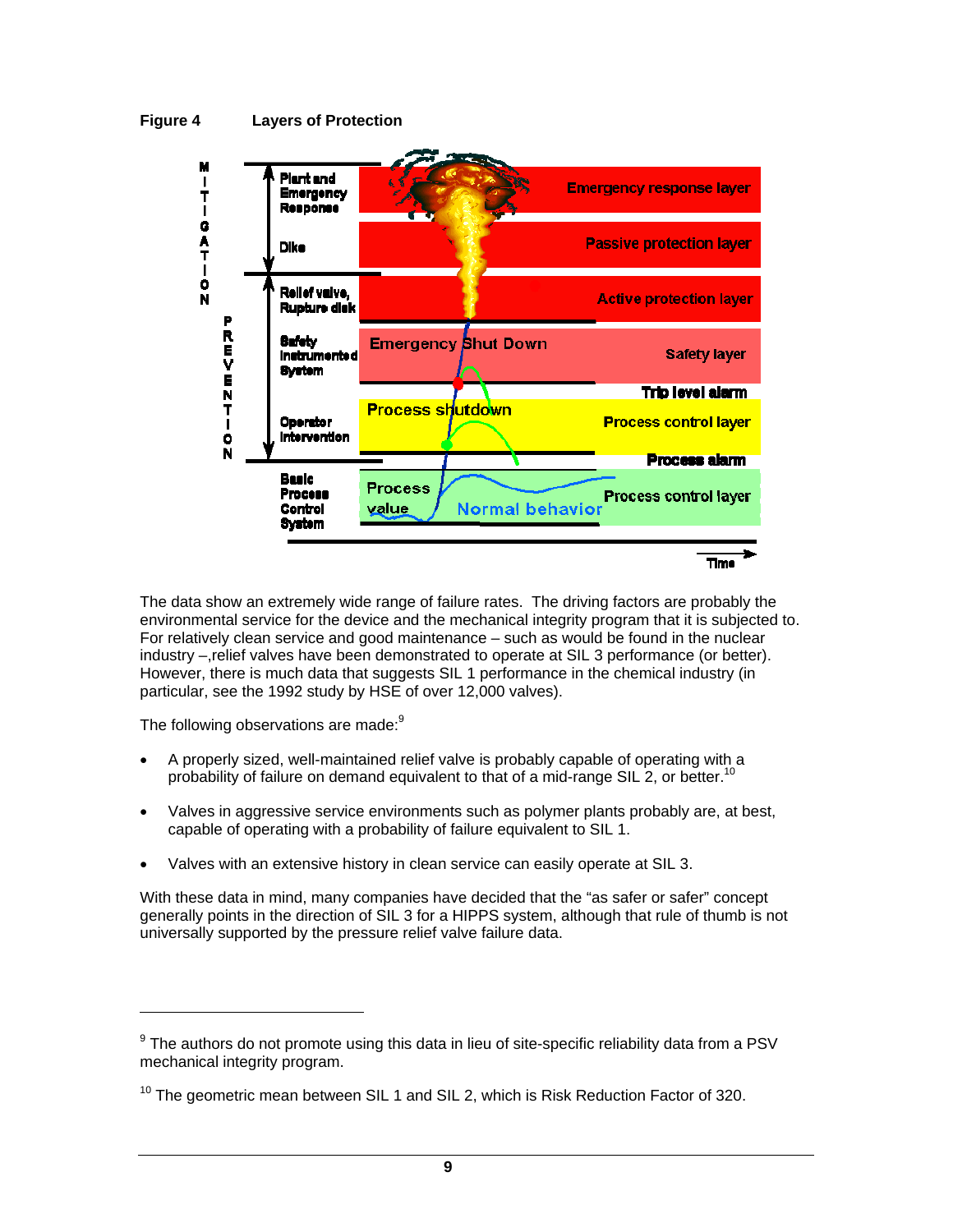#### **6.0 Case Study, Refinery HIPPS System**

A medium-sized refinery desires to install a new processing unit as part of a clean fuels project. The unit includes a large distillation column. Heat is supplied to this column via a reboiler, which in this case is a large fired heater. The amount of vapor generated in the column is sensitive to the temperature of the vapor/liquid in the column. If a malfunction were to occur that resulted in too much heat input to the column, excessive amounts of vapor would be generated. This could result in a scenario in which the column pressure would exceed MAWP. At this point the emergency pressure relief valve would open and attempt to relieve excess pressure from the column to the refinery's flare system. The amount of vapor that would need to be vented would greatly exceed the capacity of the existing flare system.

The project team proposed a HIPPS be used that would detect hazardous overpressure using three pressure transmitters on the column overhead. A dedicated Programmable Logic Controller (PLC) that is certified for use in Safety Instrumented Systems would monitor the three pressure signals. If any two out of three signals exceeded the pre-defined trip point, the PLC would command the system to shutdown fuel gas firing to the heater. *Figure 5* illustrates the proposed architecture of the system.



#### **Figure 5 Architecture of the Proposed Refinery HIPPS11**

Distillation Column

l

The refinery assembled a team of personnel with knowledge in process engineering, control system engineering, operations, and maintenance. The team reviewed the potential consequence of flare system overload as well as the likelihood of the causes of overpressure. This scenario represents a serious safety hazard, for which the potential consequences could include:

- High thermal radiation near the flare tip
- Potential loss of flame stability and blowout
- Overpressure and mechanical failure of the flare header

 $11$  An adequate HIPPS system can only be determined by a process where site-specific hazards are evaluated by a qualified team of experts. This example should not be viewed as typical or representative of a HIPPS in any way.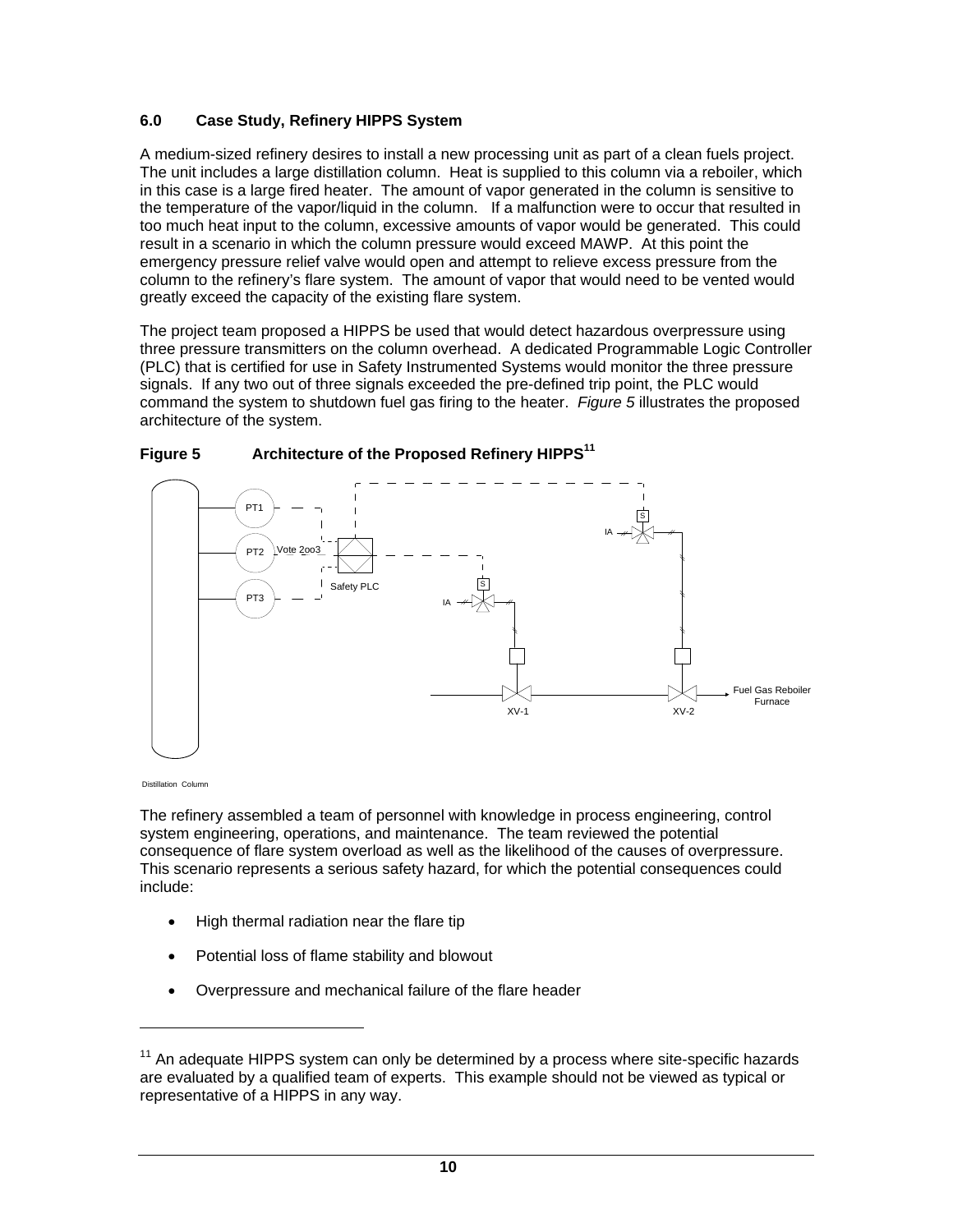Excessive backpressure on vessels resulting in mechanical failure

In general, mechanical systems are designed with safety margins that preclude loss of containment at pressure loads modestly in excess of design. The effectiveness of these safety margins in mitigating the above-listed consequences is hard to quantify because it depends on the extent of flare system overload and the current mechanical integrity of equipment. Further, the ASME code requires an analysis that provides reasonable certainty that pressures will not exceed MAWP (as opposed to risk of mechanical vessel failure at a higher pressure). In light of these factors and to provide a degree of assurance, the potential consequences of pressure in excess of MAWP were considered actual consequences. The team determined that the potential consequence could be catastrophic.

The company has adopted an internal risk guideline that serves to ensure that all major hazards prevented using engineered safeguards such that the likelihood of any single major hazard is no more than  $10^{-4}$  per year. The target maximum event likelihood in this case is therefore, 1 chance in 10,000 per year.

Using Fault Tree Analysis (FTA) the HIPPS analysis team determined the frequency for a demand on the HIPPS would occur due to the malfunction of the Basic Process Control System (BPCS), which is expected to occur, at most, about once every 10 years. Thus the unmitigated frequency ( $F_{unmiticated}$ ) was 0.1 per year. The required risk reduction factor was calculated.

$$
PFD_{avg} = \frac{10^{-4}}{F_{unmitigated}} = 0.001
$$

The indicated a risk reduction requirement for the HIPPS system equivalent to a SIL 3, i.e., a risk reduction factor of at least 1000.

In addition, the team examined site-specific data concerning the reliability of relief valves at the refinery. The data were not complete, but it indicated that pressure relief valve failures were not common. In fact, the number of specific relief valve failures that could be identified using mechanical integrity program data were so uncommon that it could be argued relief valves could operate with probability of failure in the high SIL 2 or low SIL 3 range.

Considering the data available to the team and the analysis using the refinery's risk guidelines, the HIPPS analysis team specified that the HIPPS should be designed as a SIL 3 safety system.

The final design of the HIPPS system is outside the scope of this example, but it was as per the requirements of ISA 84.01 and IEC 61511. The HIPPS system was designed with a high degree of fault tolerance and high diagnostic capability. The system was tested at a frequency to ensure that that SIL 3 performance could be ensured.